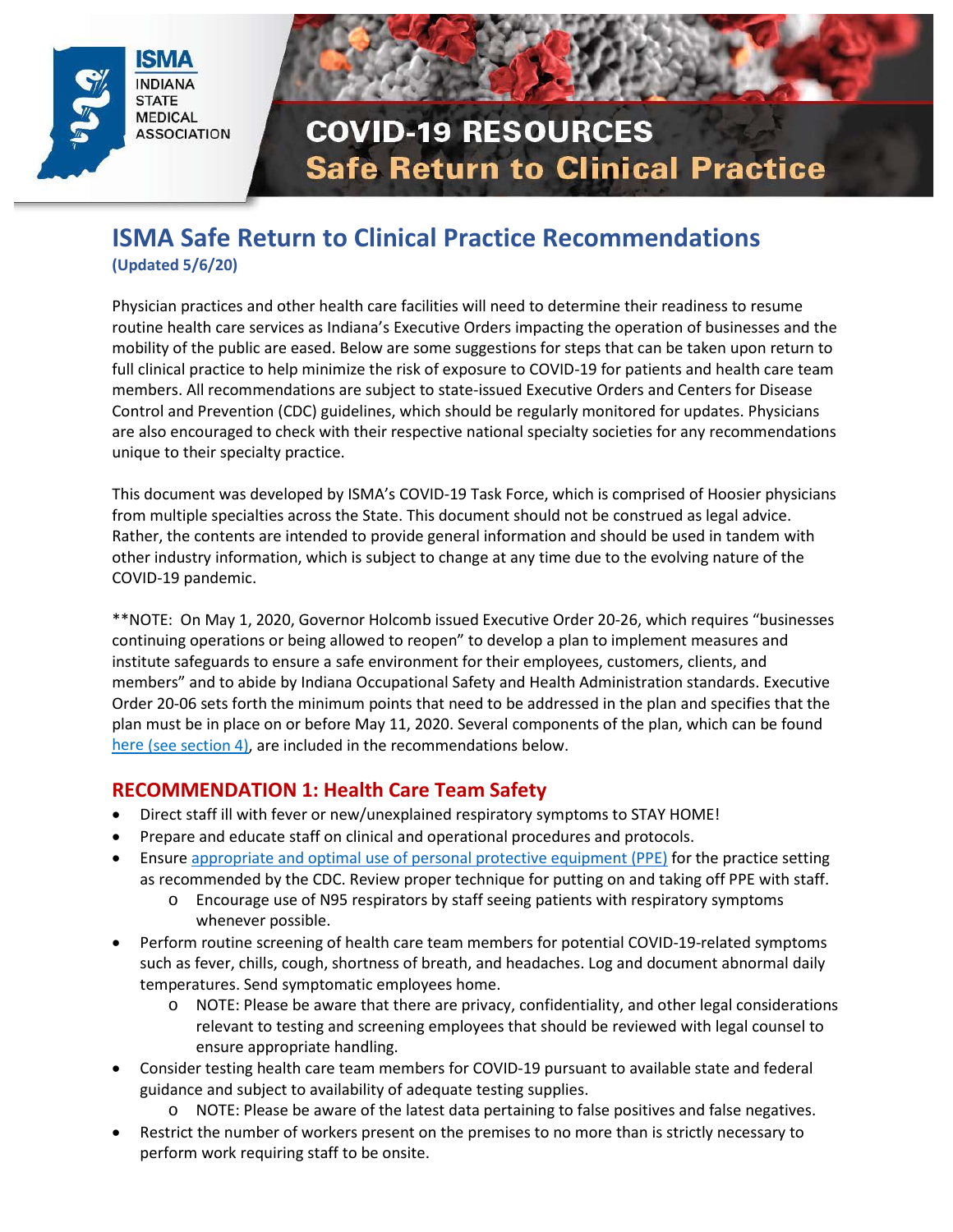



- Consider allowing staff to telecommute and conduct as much administrative business as possible remotely, including billing, triaging, scheduling, and screening patients.
- Follow risk assessment guidance for [staff exposure to COVID-19.](https://www.cdc.gov/coronavirus/2019-ncov/hcp/guidance-risk-assesment-hcp.html)
- Remind staff to use appropriate infection control practices (e.g., regular hand washing).

### **RECOMMENDATION 2: Patient Safety**

- Consider utilizing telemedicine/telehealth for patient encounters and monitoring activities that do not require in-person visits.
- Screen patients for potential symptoms of COVID-19 prior to their appointment date and before entering the facility.
	- o Direct patients with potential COVID-19 symptoms to the appropriate community resource (e.g., respiratory clinic or emergency room).
- All patients should be given instructions prior to their visit about appropriate precautions to protect themselves from contracting or spreading COVID-19, including wearing a face covering. Patients should be given appropriate face coverings if they do not present with their own.
- Facilities should establish pre-procedural testing policies for COVID-19.
	- o COVID-19 testing sites in Indiana can be found [here.](https://isdh.maps.arcgis.com/apps/webappviewer/index.html?id=fa61af71d4474e62b2408647d1624817)
- Post signage at the practice.
	- o At the entrance: post screening questions and advise patients who answer "yes" to call the practice from somewhere away from the entrance and wait for instructions.
	- o In the waiting room and exam rooms: post information on how to [protect oneself from](https://www.cdc.gov/coronavirus/2019-ncov/downloads/stop-the-spread-of-germs.pdf)  [COVID-19.](https://www.cdc.gov/coronavirus/2019-ncov/downloads/stop-the-spread-of-germs.pdf)
	- o Place handwashing signs on all soap dispensers.
- Minimize direct contact between patients and staff and maintain appropriate social distancing.
- Minimize the number of patients and amount of time in the waiting room. Reorganize waiting rooms if possible to maintain social distancing guideline of six feet.
- Limit additional persons attending in-person appointments with patients to the minimum necessary (e.g., limit additional persons to only those required for the provision of medical care, the support of activities of daily living, the exercise of legal or other rights, such as powers of attorney, courtappointed guardians, or consent purposes if a patient is a minor or otherwise incapable of consenting on their own behalf).
- Provide no-touch waste containers with disposable liners in all reception, waiting, patient care, and restroom areas.
- Provide adequate and appropriately located alcohol-based hand sanitizer in all reception, waiting, patient care, and restroom areas. Keep soap dispensers stocked.
- Discontinue the use of or appropriately sanitize office items shared among staff and patients, such as pens, clipboards, phones, etc.
- Eliminate toys, magazines, books, and other shared items provided by the office or clinic.
- Provide handouts for patients with [questions about COVID-19](https://mcusercontent.com/f5eb710db3/files/e46fbad2-f9a1-4ea3-ad75-9d874eb16767/FS_COVID19CD_FINAL04022020.pdf) and for those with COVID-19 related [illness.](https://www.cdc.gov/coronavirus/2019-ncov/if-you-are-sick/index.html)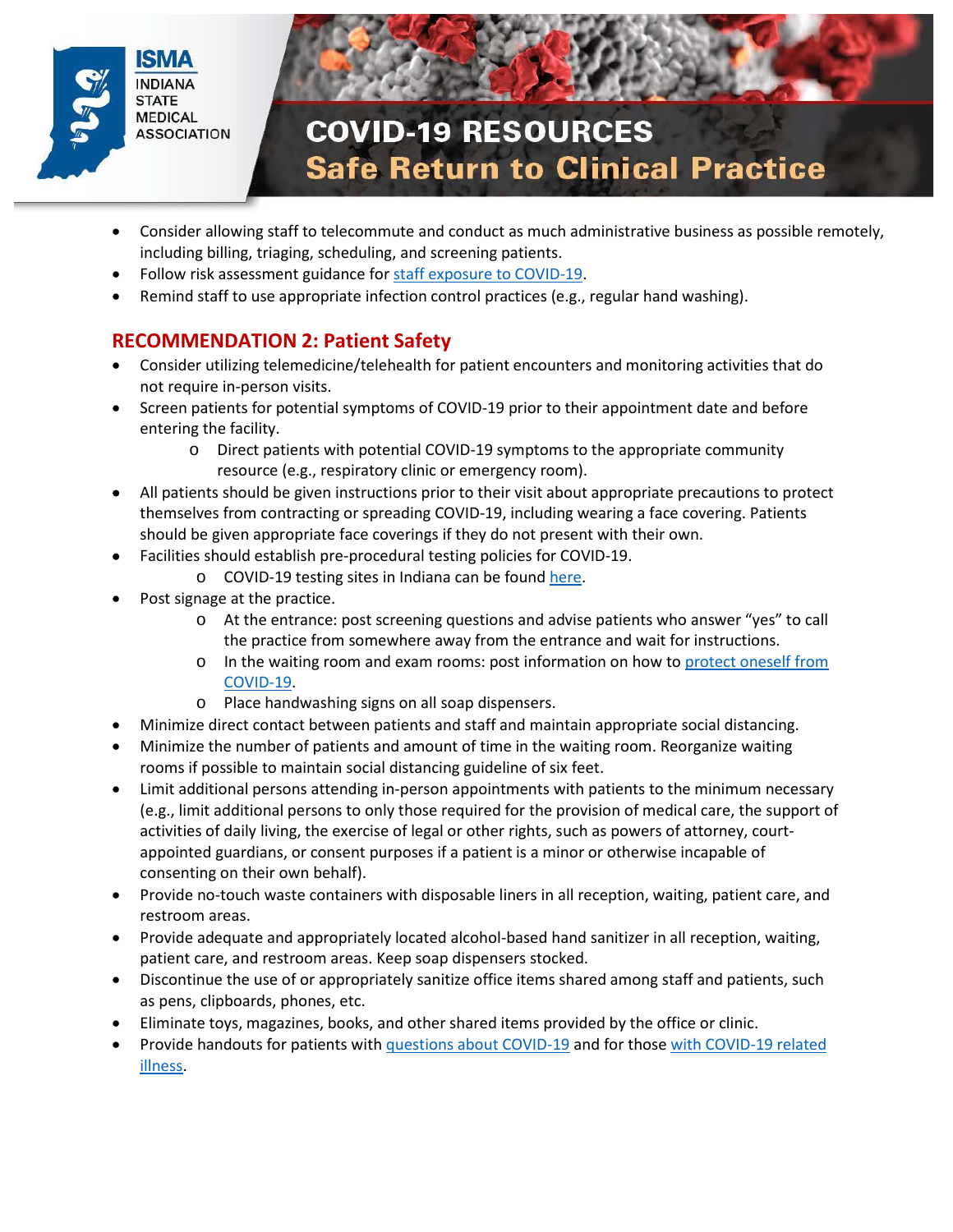



### **RECOMMENDATION 3: Operational Readiness**

- Ensure you have ample supply of PPE (e.g., gowns, goggles, gloves, and respiratory protection) and disposable goods such as facial tissue, soap, hand sanitizer, and disinfectants.
- Follow recommended [isolation precautions](https://www.cdc.gov/infectioncontrol/guidelines/isolation/index.html) an[d infection control measures](https://www.cdc.gov/coronavirus/2019-ncov/hcp/infection-control-recommendations.html?CDC_AA_refVal=https%3A%2F%2Fwww.cdc.gov%2Fcoronavirus%2F2019-ncov%2Finfection-control%2Fcontrol-recommendations.html) such as immediately masking and escorting suspected COVID-19 patients to an area away from other patients, providing alternative facility entrances/exits, and limiting nonessential personnel interaction.
- Implement mitigation controls including social distancing guidelines, minimizing foot traffic, limiting the number of patients in waiting areas (or adopt alternatives to waiting room use), etc.
- Consider cohorting patients based on their symptoms and reason for visit. For example, schedule well visits in the morning and sick visits in the afternoon or evening.
- Keep team members and patients who are on premises at least six feet from one another to the maximum extent possible, including those who are checking in or out.
- Install physical barriers, such as clear plastic sneeze guards at reception and check-out desks.
- Initially consider maintaining low patient volumes or spacing out appointments.
- Minimize touchpoints for patients and staff.
- Utilize e-documents and other electronic methods for online registration, pre-procedure planning, etc. and adopt protocols to accept verbal or electronic informed consent for medical and/or surgical procedures when appropriate, including reasonable identity verification procedures. Ensure use of HIPAA-compliant platforms for these communications.
- To the extent feasible, use negative pressure rooms or rooms with appropriate air exchange and HEPA filters in any situation where a bovie is used, aerosol droplets are generated, or any procedure is performed that puts the health care team at risk.
- Adopt an infection control plan that includes standards for thorough facility cleaning and disinfection to limit staff and patient exposure to COVID-19, as well as adopting protocols to clean and disinfect in the event of a positive COVID-19 case in the workplace.
	- o Clean exam room after every patient.
	- o Comply with existing [OSHA standards](https://www.osha.gov/SLTC/covid-19/standards.html) to minimize risk.
	- o View information from the Environmental Protection Agency on [disinfectant use and](https://www.epa.gov/coronavirus/disinfectant-use-and-coronavirus-covid-19)  [COVID-19.](https://www.epa.gov/coronavirus/disinfectant-use-and-coronavirus-covid-19)
	- o Consult the cleaning agent's safety data sheet for information on dwell time.
- Appropriately sterilize instruments, following recommended sterilizing procedures as dictated by anti-viral cleaning procedures.